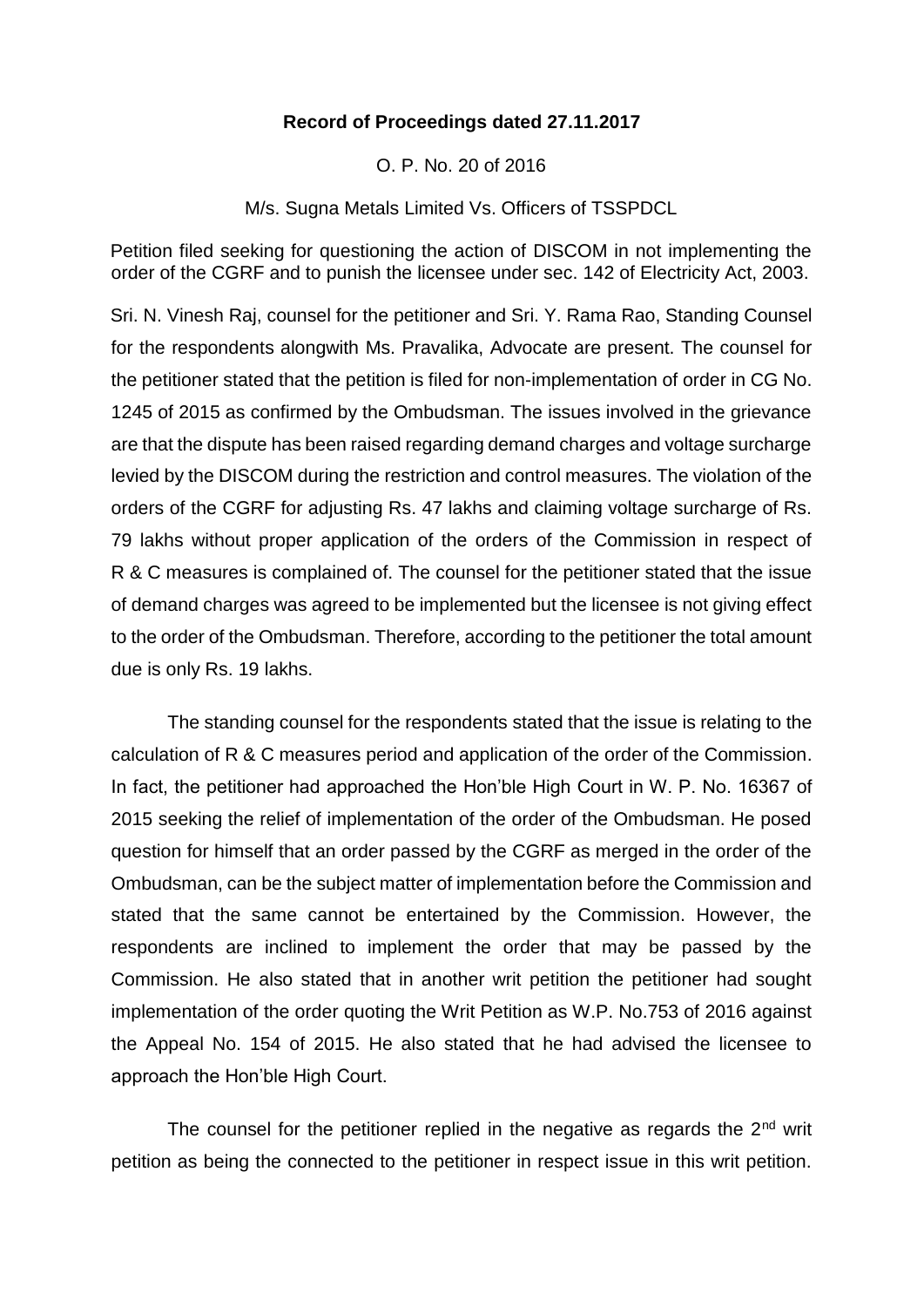The order of the Ombudsman is sought to be implemented for the entire period relating to R & C measures, whereas, the finding in respect of only one month and that too November, 2012 only, wherein the Commission gave one order applicable upto 06.11.2012 and fresh order applicable from 0.0 hours of 07.11.2012. He is inclined to pay Rs. 19 lakhs, which according to him is due to the licensee. The counsel has filed written submissions.

The Commission observed that the licensee shall bring out true picture in the matter alongwith the details of cases referred and related to the petitioner and also file its written submissions. However, the matter is adjourned.

Call on 19.12.2017 at 11.00 A.M. Sd/- Sd/- Member Chairman

O. P. No. 21 of 2016

Sri Akthar Ahmed Vs. Officers of TSSPDCL

Petition filed seeking for questioning the action of DISCOM in not implementing the order of the c|GRF and to punish the licensee under sec. 142 of Electricity Act, 2003.

Sri. N. Vinesh Raj, counsel for the petitioner and Sri. Y. Rama Rao, Standing Counsel for the respondents alongwith Ms. Pravalika, Advocate are present. The counsel for the petitioner stated that the petition is for implementation of the order of the CGRF for shifting of overhead line. This order had been confirmed by the Ombudsman. The counsel for the respondents stated that the line is existing for the last 48 years and cannot be shifted now. Moreover, the CGRF, whose officers have been appointed by them only have passed orders contrary to the regulations and terms and conditions of supply directing the licensee to shift the line at its costs. The said order has been confirmed by the Ombudsman by adding that no charges will be collected from the petitioner. This is completely contrary to the prevailing law and cannot be sustained. He has already advised the licensee on the action to be taken of questioning the provisions of the act having lacuna in not providing appeal to the licensees against the order of the CGRF and the same is before the Hon'ble High Court as per the instructions received by him.

The Commission reminded the standing counsel that it had recorded in its daily order earlier that the concerned officer will be responsible for any untoward incident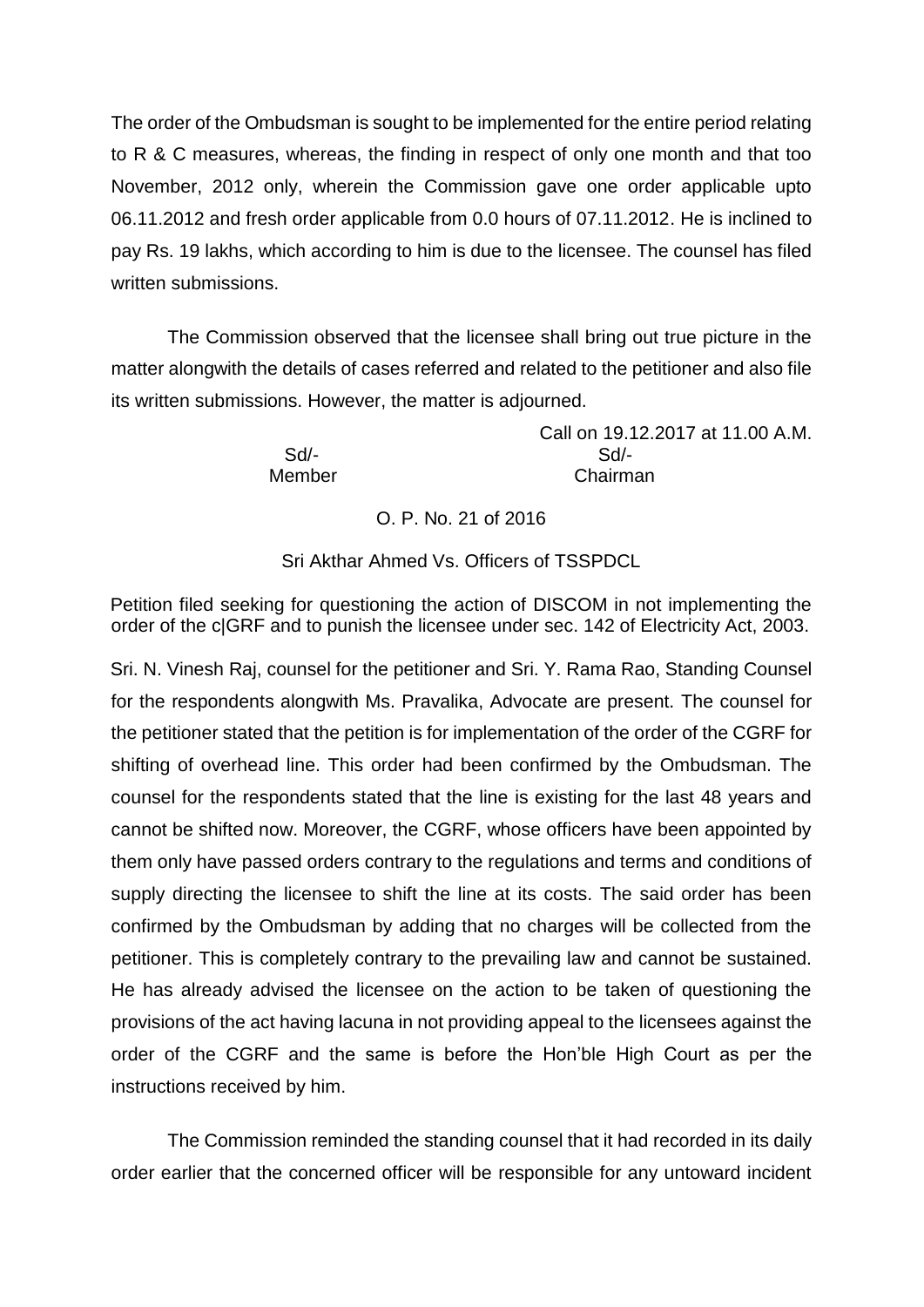that may take place due to non-shifting of line. In response the standing counsel showed fresh photograph which is not filed before the Commission that steps have been taken to correct the swaging. However, he requested time to file the details of the writ petition filed before the Hon'ble High Court and that he would place all the matters including law in argument on the said date. According, the matter is adjourned.

| $Sd$ - | Sd       |
|--------|----------|
| Member | Chairman |

## O. P. No. 27 of 2016

M/s. Sugna Metals Limited Vs. Officers of TSSPDCL

Petition filed seeking for questioning the action of DISCOM in not implementing the order of the CGRF and to punish the licensee under sec. 142 of Electricity Act, 2003.

Sri. N. Vinesh Raj, counsel for the petitioner and Sri. Y. Rama Rao, Standing Counsel for the respondent alongwith Ms. Pravalika, Advocate are present. The counsel for the petitioner stated that the petitioner filed the present petition seeking implementation of the order of the CGRF as confirmed by the Ombudsman. In opposition the standing counsel for the respondents stated that the licensee is not bound to implement an order passed contrary to the regulation. He also stated that the licensee has preferred writ petition before the Hon'ble High Court, which is yet to be listed and they are yet to obtain orders in the matter. Therefore, he requests for adjournment and accordingly adjourned.

Call on 19.12.2017 at 11.00 A.M.

Call on 19.12.2017 at 11.00 A.M.

Sd/- Sd/- Member Chairman

> R. P. (SR) No. 46 of 2016 In O. P. Nos. 6 & 7 of 2016

M/s. Salasar Iron and Steel Private Ltd. Vs. TSDISCOMs

Petition filed seeking review of the tariff order dated 23.06.2016 passe3d in O. P. for FY 2016-17 insofar as regards KVAH billing of energy on consumers.

Sri. N. Vinesh Raj, counsel for the petitioner and Sri. Y. Rama Rao, Standing Counsel for the respondent alongwith Ms. Pravalika, Advocate are present. The counsel for the respondent stated that the counter affidavit had already been filed before the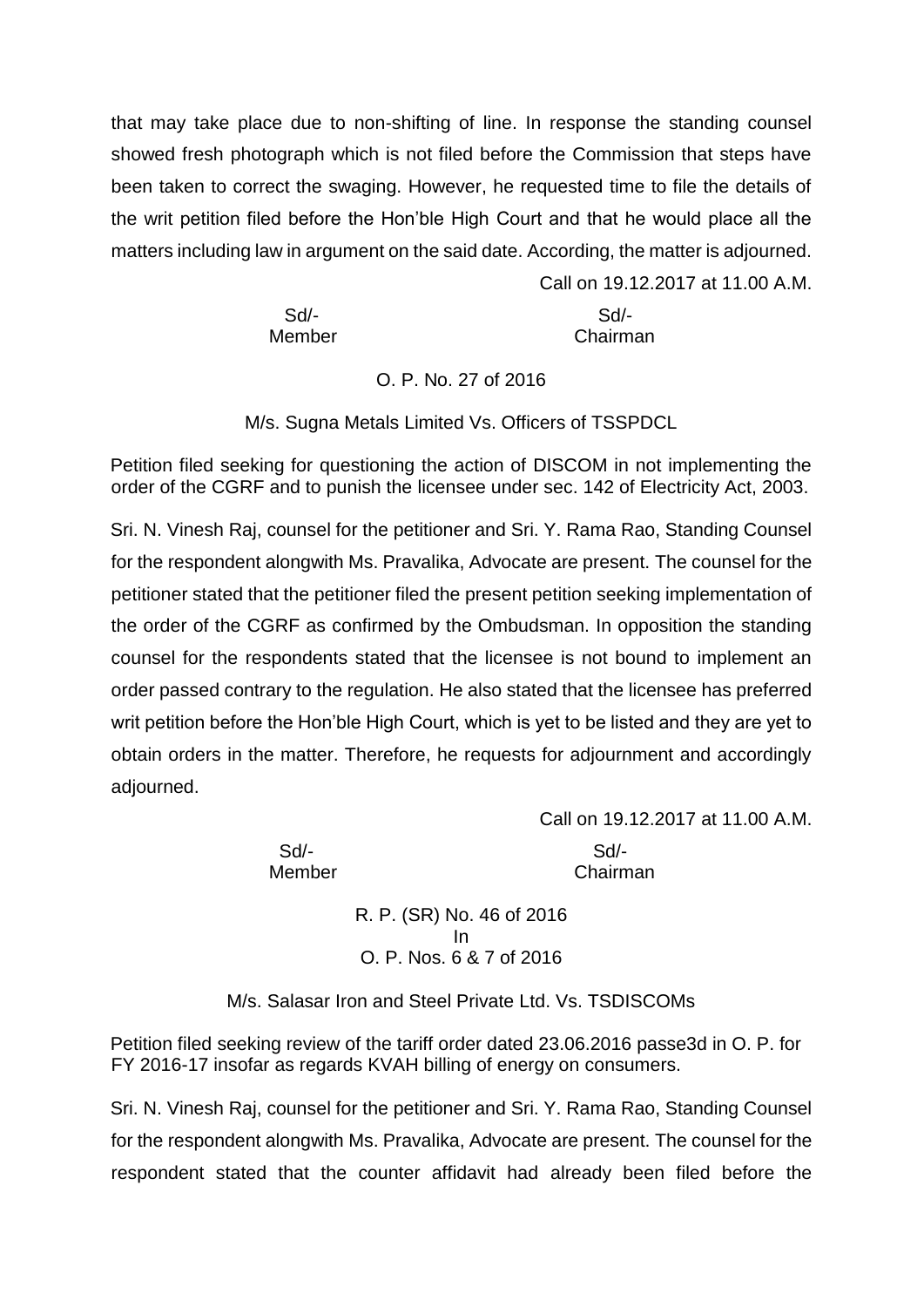Commission. Office is directed to check the same. The counsel for the petitioner also sought time stating that the counter affidavit mentions about the pendency of the case before the Hon'ble ATE and he would obtain instructions from his client in the matter. Accordingly, the matter is adjourned.

 Sd/- Sd/- Member **Chairman** 

Call on 19.12.2017 at 11.00 A.M.

O. P. No. 11 of 2017

M/s. Sugna Metals Limited Vs. Officers of TSSPDCL

Petition filed seeking to punish the officers of the TSSPDCL for not implementing the orders of the Commission passed in O. P. No. 92 of 2015.

Sri. N. Vinesh Raj, counsel for the petitioner and Sri. Y. Rama Rao, Standing Counsel for the respondents alongwith Ms. Pravalika, Advocate are present. The counsel for the petitioner has stated that the petition is filed for violation of the order of the Commission imposing penalty of Rs.10,000/- in the earlier order and that therefore, the petitioner now seeks imposition of fresh penalty apart from the pending penalty amount due to the petitioner as directed by the Commission. The counsel for the respondents stated that the respondents will implement the orders and pay the penalty of Rs. 10,000/- as directed earlier by the Commission by next date of hearing. Accordingly, the matter is adjourned.

Call on 19.12.2017 at 11.00 A.M. Sd/- Sd/- Member Chairman

> R. P. (SR) No. 32 of 2017 In O. P. No. 22 of 2016

TSSPDCL Vs. – Nil –

Review petition filed for review of the order dated 26.08.2017 determining the retail tariff for 2017-18

Sri. Y. Rama Rao, Standing Counsel for the review petitioner alongwith Ms. Pravalika, Advocate and Sri G. Raghuma Reddy, Chairman & Managing Director of the petitioner and his companion of officers are present.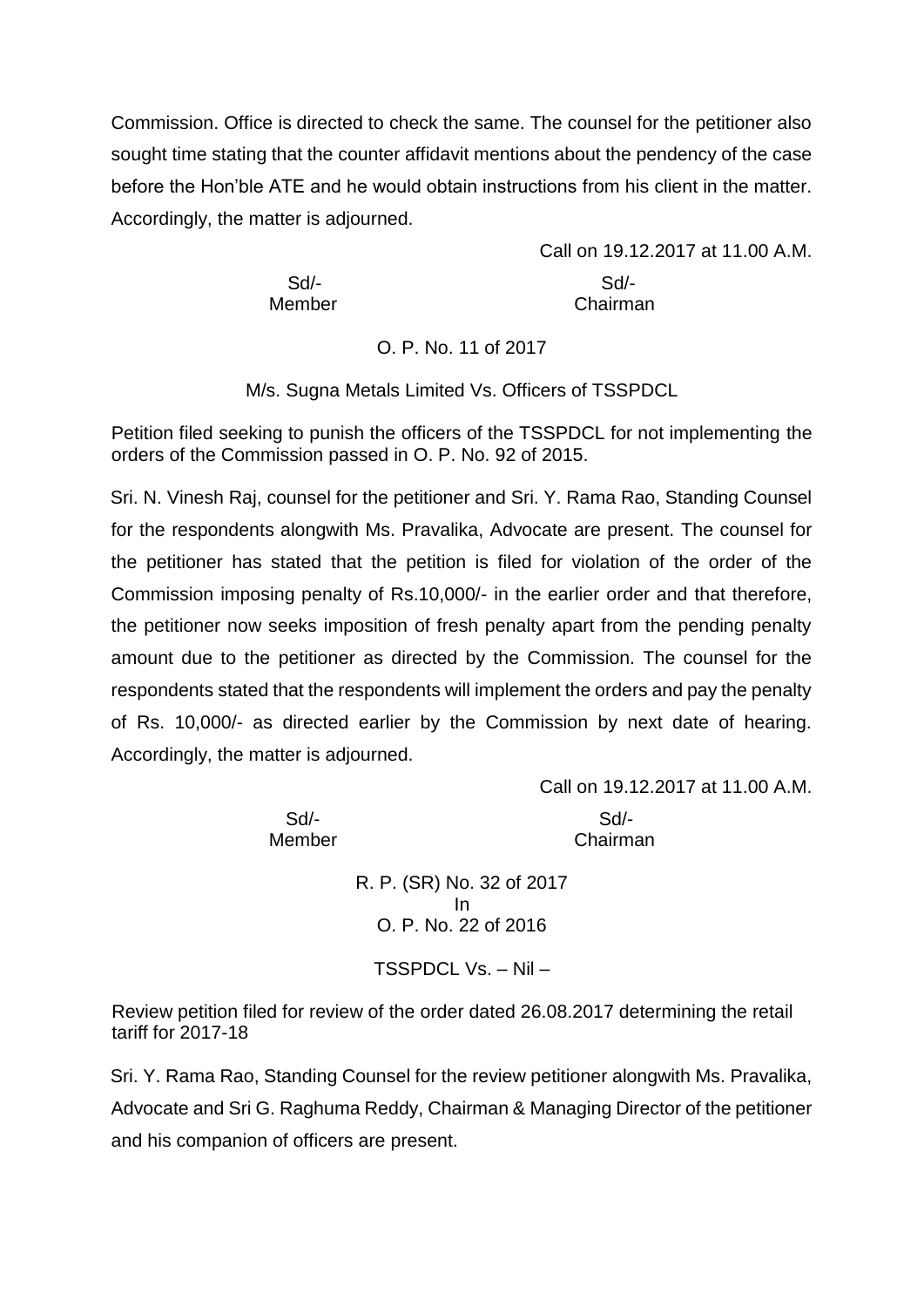The standing counsel explained in detail the contents of the review petition relying on sections 62, 64 and 94 of the Electricity Act, 2003. It is his contention that the review petition is maintainable in terms of Clause 32 of the Conduct of Business Regulation, 2015. He explained the reasons for filing review petition and the topics that are sought for review of the tariff order passed by the Commission 26.08.2017. The thrust of his argument was with reference to approving the agricultural consumption for FY 2017-18 in comparison to FY 2016-17. He stated that there is increasing agricultural consumption due to policy of the government to extend supply from 7 hours to 9 hours in a day for agricultural purpose. This fact alone made the difference in the tariff determination and therefore, the tariff order needs to be amended. This fact came to light after filing of the tariff proposals which were implemented as per the policy of the government.

The other important issue is with relation to cross subsidy surcharge, which has been calculated contrary to formula adopted in FY 2016-17. It is resulting in loss to the licensee, in fact, all the issues raised therein are in one way or the other affecting the licensee and resulting in losses.

The Commission sought to know why the licensee depending on estimates in agricultural consumption and not taking steps to fix the meters to DTRs. This exercise is going for several years despite directions from the erstwhile APERC and this Commission also. In reply, the CMD stated that the DISCOMs have proposed to the government for capital expenditure of Rs. 2,700 crores for installing meters by segregating the agricultural feeders from other supply services. They are yet to receive approval from the government and sanction for the amount as desired by them.

The Commission expressed its point that if the review petition has been admitted and order on merits of the issues is to be passed, which have bearing on the tariff already determined then it has to go through the process of public hearing and then only decide the matter. It also sought to know whether a decision in this matter can be delayed till the filing of proposals for FY 2018-19. The counsel for the review petitioner stated that the Commission may take a view dehorse the observations as in any case the petitioner will be filing the proposals for FY 2018-19 taking into account the proposed policy of the government to provide 24 / 7 power supply to agriculture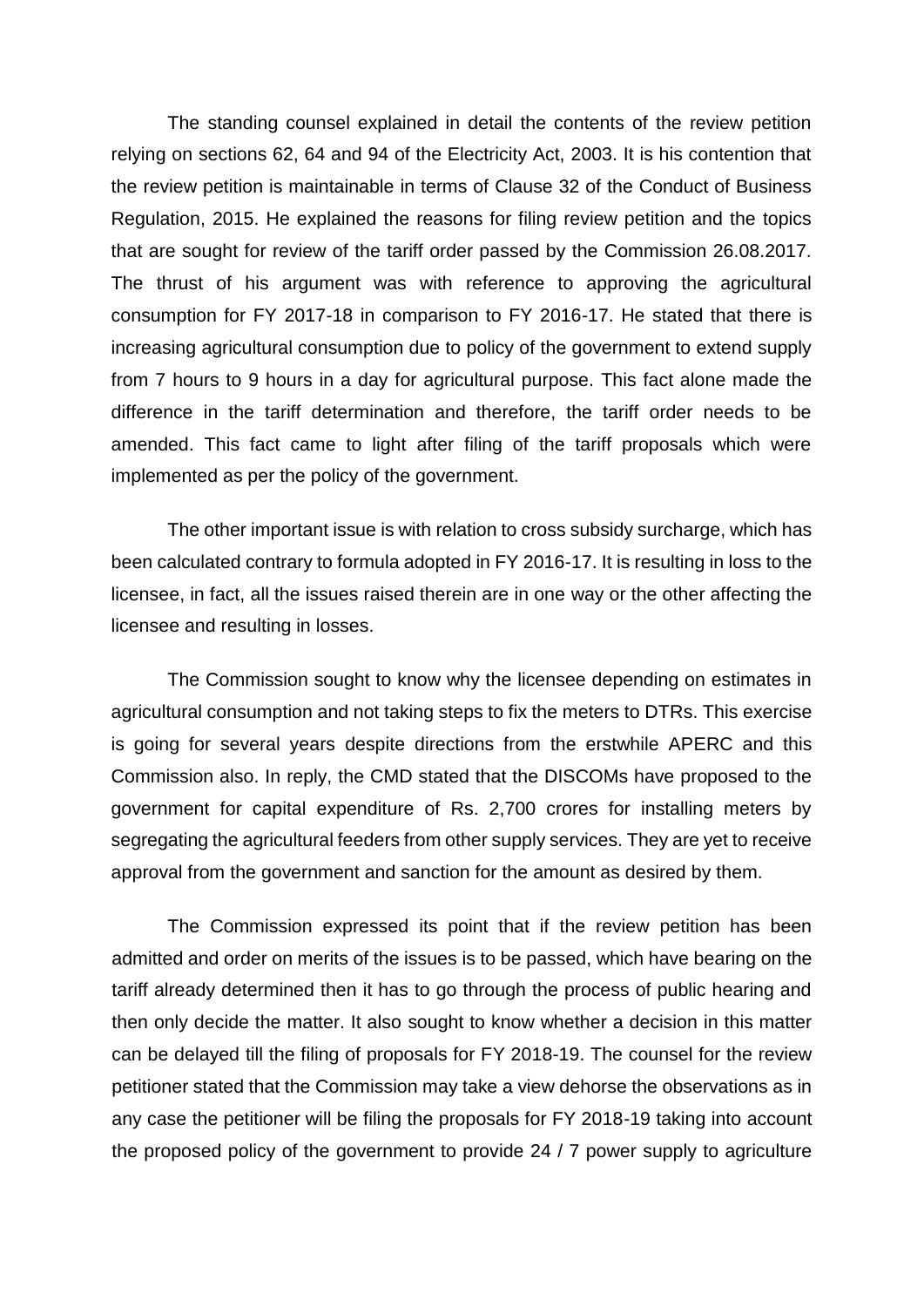from January, 2018 onwards. Having regard to the submissions, the matter is reserved for orders.

> Sd/- Sd/- Member Chairman R. P. (SR) No. 34 of 2017 In O. P. No. 23 of 2016 TSNPDCL Vs. – Nil –

Review petition filed for review of the order dated 26.08.2017 determining the retail tariff for 2017-18

Sri. Y. Rama Rao, Standing Counsel for the review petitioner alongwith Ms. Pravalika, Advocate and Sri. A. Gopal Rao, Chairman & Managing Director of the petitioner and his companion of officers are present.

The standing counsel explained in detail the contents of the review petition relying on sections 62, 64 and 94 of the Electricity Act, 2003. It is his contention that the review petition is maintainable in terms of Clause 32 of the Conduct of Business Regulation, 2015. He explained the reasons for filing review petition and the topics that are sought for review of the tariff order passed by the Commission 26.08.2017. The trust of his argument was with reference to approving the agricultural consumption for FY 2017-18 in comparison to FY 2016-17. He stated that there is increasing agricultural consumption due to policy of the government to extend supply from 7 hours to 9 hours in a day for agricultural purpose. This fact alone made the difference in the tariff determination and therefore, the tariff order needs to be amended. This fact came to light after filing of the tariff proposals which were implemented as per the policy of the government.

The other important issue is with relation to cross subsidy surcharge, which has been calculated contrary to formula adopted in FY 2016-17. It is resulting in loss to the licensee, in fact, all the issues raised therein are in one way or the other affecting the licensee and resulting in losses.

The Commission sought to know why the licensee depending on estimates in agricultural consumption and not taking steps to fix the meters to DTRs. This exercise is going for several years despite directions from the erstwhile APERC and this